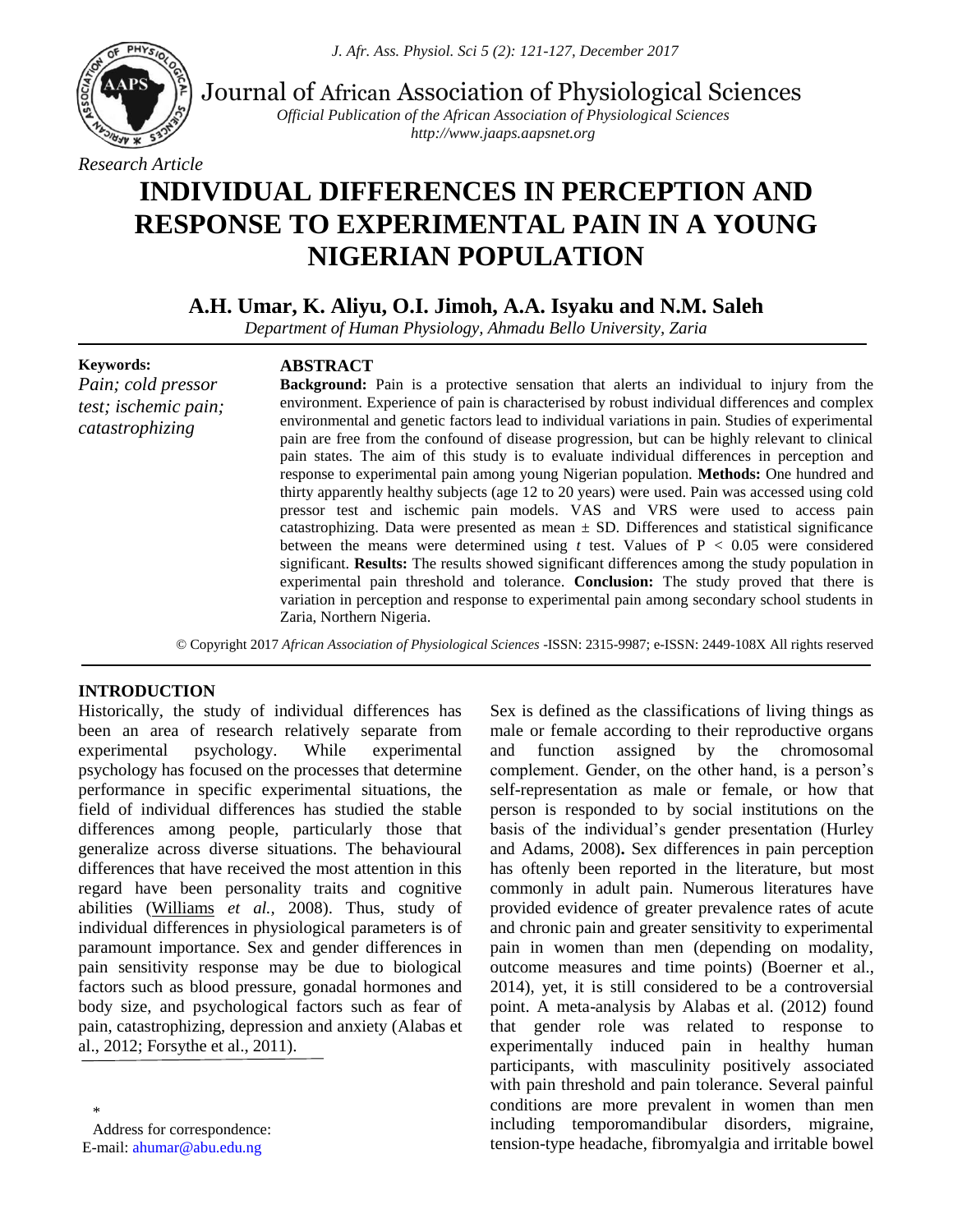syndrome (Alabas *et al.,* 2012). Females report more severe pain, more frequent bouts of pain, more anatomically diffuse and longer-lasting pain than males with similar disease processes (Hurley and Adams, 2008). Animal study shows that matured male rats well tolerated pain stimuli from tail flick and hot plate models of evaluation by having increase in pain reaction time (Oyekunle et al., 2009).

Gender differences may influence attention to, elaboration of, and emotional responses to pain. Although anxiety and emotion are known to co-vary with gender and may impact pain experience, no significant gender differences were observed in mean pain rating and score after noxious thermal stimulation (Ochsner et al., 2006). Femininity is associated with greater sensitivity to painful stimuli and this may be one of the factors contributing to a greater proportion of women presenting with clinical pain (Alabas et al., 2012)

Difference in pain perception among parturients in Nigeria has been reported to depend on pain threshold, culture, social status, education, counselling, support and medical intervention (Aduloju, 2013). Perception of pain is influenced by ethno-cultural practices. Amount of pain may depend on expectation and preexisting knowledge. People with strong belief in their ability to handle the pain may feel less than those with a tendency to ''catastrophize''. Study reported that African-American and Latina women had greater postsurgical pain and related symptoms than White women (Everslay *et al.,* 2005). Understanding factors that determine experimental pain sensitivity in normal healthy people will be of value in understanding some chronic pain states. It affords the ability to incorporate pain stimuli with different temporal and sensory characteristics. This study was designed to evaluate differences in pain perception by investigating differences in response to experimental pain among secondary school students in Zaria, Nigeria.

## **MATERIALS AND METHODS**

Apparently healthy volunteers were used for the study. Informed consent was obtained from the subjects, as well as ethical approval from the Ahmadu Bello University Teaching Hospital Scientific and Health Research Ethics Committee (ABUTH/HREC/TRG/36) prior to the study. Subjects were excluded if they have significant psychiatric comorbidity, prior or present alcohol abuse, use daily analgesics, have a disorder that would interfere with pain perception and pain report (e.g. neuropathy), or any symptoms or signs of any neurological or inflammatory disease that could interfere with pain perception. Observational crosssectional study was used for this evaluation. Responses of individual subject to pain stimuli were observed and recorded.

### *Experimental procedure*

The subjects were introduced to completion of questionnaire and a brief interview. Cold-pressor test was conducted first, followed by a 10-minute rest period before conduction of ischaemic pain procedures in separate sessions, to avoid carry-over effect.

#### *Cold pressor pain:*

The cold pressor test procedure results in a gradually increasing cold pain, and it has been widely used as a nociceptive stimulus in experimental studies on adults and children (Koenig *et al.,* 2013). Cold pressor pain was assessed by having the subjects immerse their left hand up to the wrist in cold water at  $5^{\circ}$ C. The subjects were asked to keep their hand in the water for as long as possible, until the pain becomes intolerable, were they can remove their hand at any time. Cold-pressor pain threshold was determined to be the time when the subject say "pain" and tolerance was recorded when the hand was withdrawn from the water (Rahim-Williams *et al.,* 2007).

### *Ischaemic pain procedure:*

Ischemic pain was induced using a modified submaximal effort tourniquet procedure (Moore *et al.,* 1979). The left arm was exsanguinated by elevating it above heart level for 30 sec. The arm was then occluded using segmental blood pressure cuff inflated to 200 mmHg. Subjects were asked to perform 20 handgrip exercises of 2 seconds duration at 4 seconds intervals. They were asked to say 'pain' when they first feel pain (threshold) and to continue until the pain becomes intolerable (tolerance). The time for pain threshold and pain tolerance were recorded.

## *Pain catastrophizing:*

Pain catastrophizing was assessed using the verbal rating scale, which comprises a list of adjectives (no pain, mild pain, moderate pain and severe pain) used to denote increasing pain intensities (Williamson and Hoggart, 2005).

Data obtained from the study were presented as mean  $\pm$ SD. Group differences were analysed using *t* test and Mann-Whitney test. Analysis was carried out using SPSS software (SPSS Inc, Chicago). Values of P < 0.05 were considered significant.

#### **RESULTS**

One hundred and thirty two subjects participated in the study. Table 1 showed that 45% of the subjects were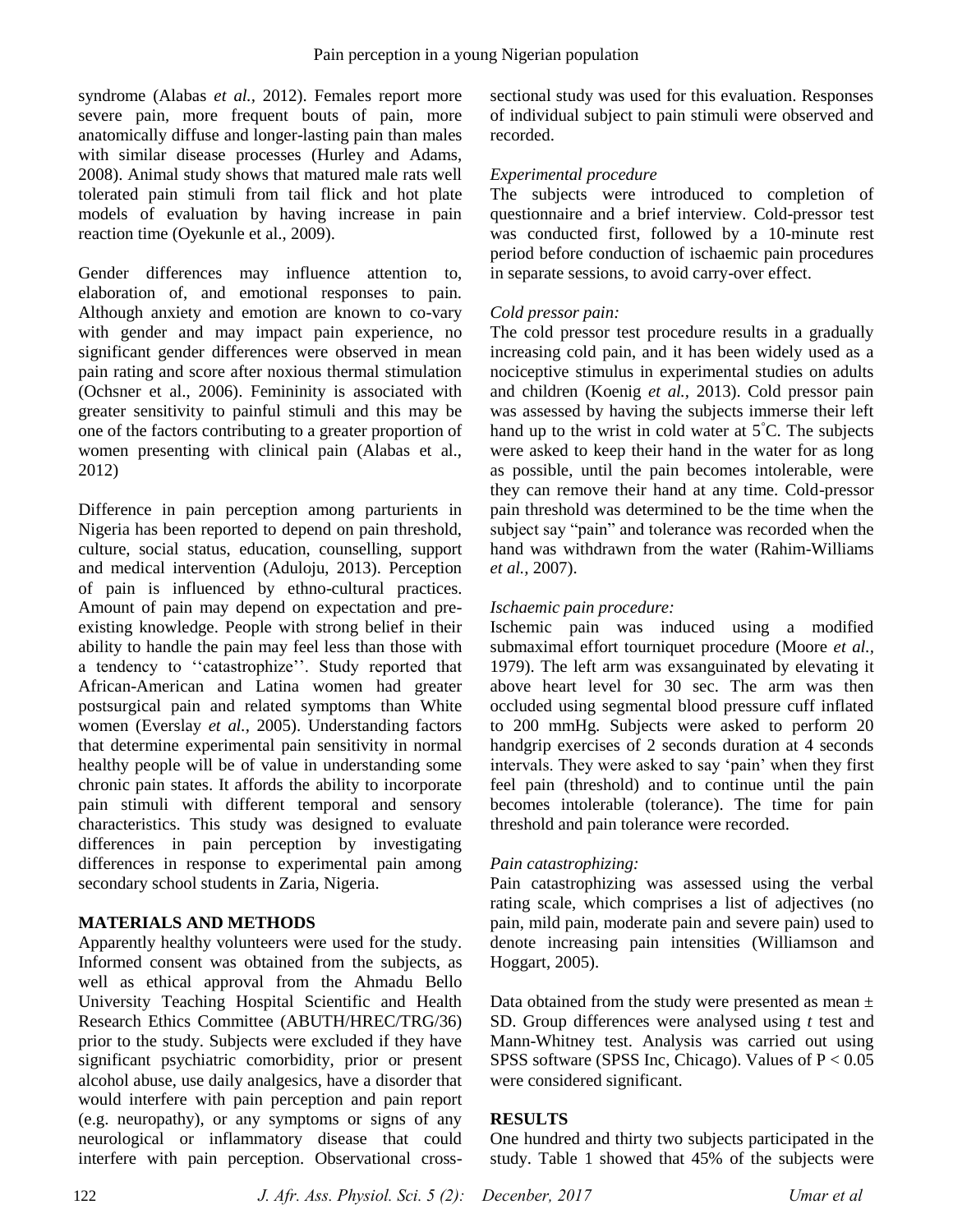males and 55% females, with 34% below the age of 15 and 66% between 15 and 20 years. Age differences in the cold pressor test threshold were not statistically significant between the studied age groups (Fig. 1), but difference in cold pressor pain tolerance was statistically significant (Fig. 2), with the higher age group  $(15 - 20)$  showing increased tolerance than the lower  $\left(\langle 15 \rangle\right)$ .

|                                                                     | Table 1: sociodemographic characteristics of subjects |                  |            |                |  |  |
|---------------------------------------------------------------------|-------------------------------------------------------|------------------|------------|----------------|--|--|
| Characteristic<br>Sex                                               |                                                       | <b>Frequency</b> |            | Percentage (%) |  |  |
| Male                                                                |                                                       | 60               |            | 45             |  |  |
| Female                                                              |                                                       | 72               |            | 55             |  |  |
| Age                                                                 |                                                       |                  |            |                |  |  |
| $<$ 15 year                                                         |                                                       | 45               |            | 34             |  |  |
| $15 - 20$ years                                                     |                                                       | 87               |            | 66             |  |  |
| COLD PRESSOR TEST THRESHOLD (SEC)<br>25<br>20<br>15<br>10<br>5<br>0 |                                                       |                  |            |                |  |  |
|                                                                     | $<$ 15 (N=45)                                         |                  | <b>AGE</b> | 15 - 20 (N=87) |  |  |
| 30                                                                  |                                                       |                  |            |                |  |  |
| RTEST TOLERANCE (SEC)<br>25                                         |                                                       | *                |            |                |  |  |
| 20                                                                  |                                                       |                  |            |                |  |  |
| 15                                                                  |                                                       |                  |            |                |  |  |
| 10                                                                  |                                                       |                  |            |                |  |  |
| COLD PRESSO<br>5                                                    |                                                       |                  |            |                |  |  |
| 0                                                                   |                                                       |                  |            |                |  |  |
|                                                                     |                                                       | $<$ 15 (N=45)    | AGE        | 15 - 20 (N=87) |  |  |

**Fig. 1** (upper) and **Fig. 2** (lower): Mean (±SD) values for age differences in cold pressor test threshold and cold pressor test tolerance. Asterisk denotes statistically significant difference



**Fig. 3** (upper) and **Fig. 4** (lower): Mean (±SD) values for sex differences in cold pressor test threshold and cold pressor test tolerance. Asterisk denotes statistically significant difference

When the result was analysed by sex, there was statistically significant increase in cold pressor pain threshold in males than in females (Fig. 3), but sex difference in cold pressor pain tolerance does not show statistically significant difference (Fig. 4).

Result of ischemic pain test showed no statistically significant difference in threshold and tolerance by age (Fig.s 5 and 6), but there was statistically significant difference by sex, with males having higher ischemic pain threshold than females (Fig. 7), though not in tolerance (Fig. 8).

#### **DISCUSSION**

Although sex differences in pain sensitivity have been partly attributable to social conditioning and to psychosocial factors, many laboratory studies of humans have described sex differences in sensitivity to noxious stimuli. It has been suggested that biological mechanisms underlie sex differences in pain.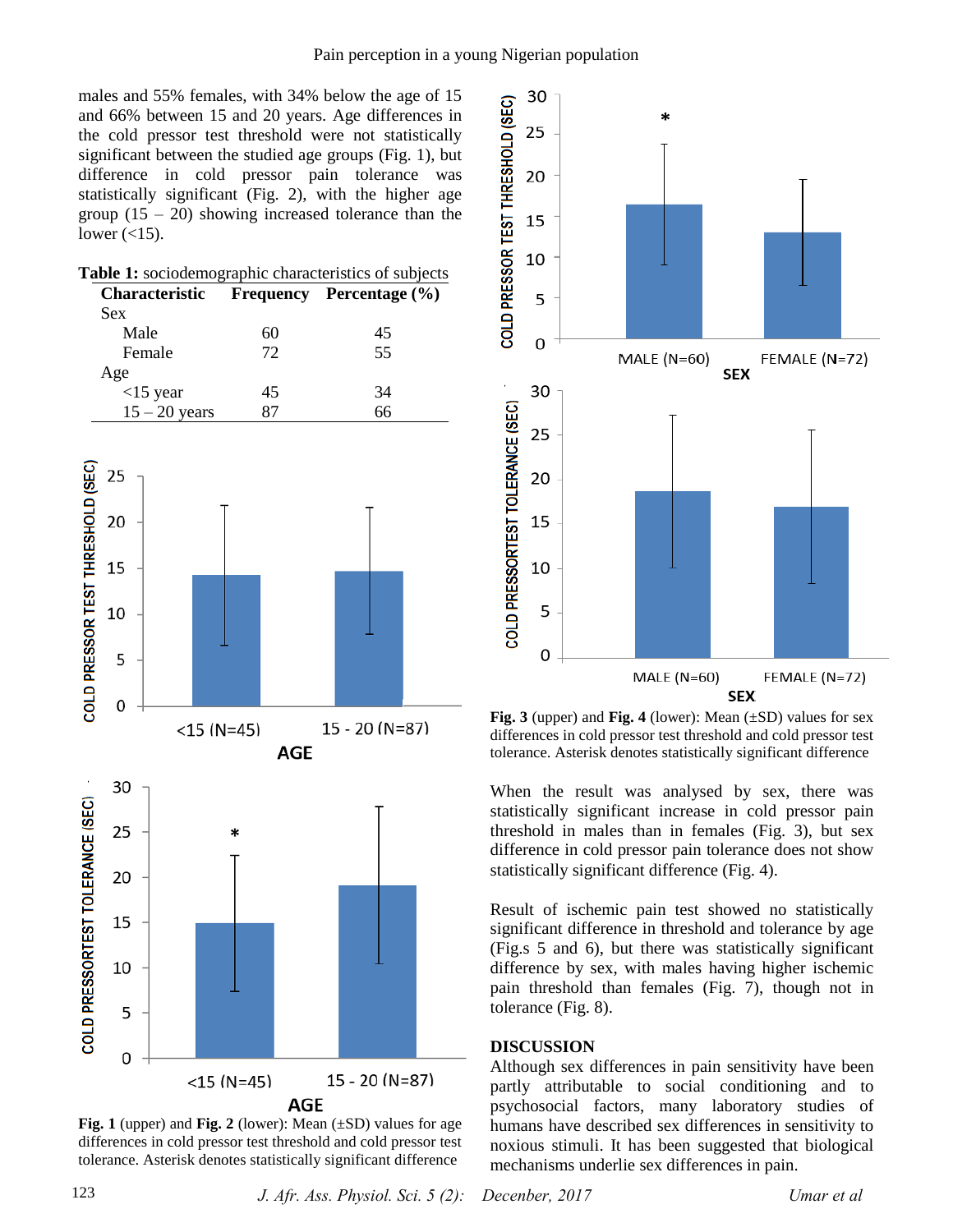



**Fig. 5** (upper) and **Fig. 6** (lower): Mean (±SD) values for age differences in ischemic pain threshold and ischemic pain tolerance.

Also, sex hormones have been suggested to influence pain sensitivity as pain threshold and pain tolerance in women vary with the stage of the menstrual cycle (Wiesenfeld-Hallin, 2005). In this work, significant difference has been observed in the threshold for cold pressor pain, with males showing higher pain threshold than females. Cold pressor tolerance also has show inter-individual variability, with subjects in older age group showing higher tolerance than those in the younger age group. When experimental pain test was carried out using ischemic pain procedure, pain threshold was found to be significantly higher in males than in females, though no significant difference was observed in the tolerance.

**Fig. 7** (upper) and **Fig. 8** (lower): Mean (±SD) values for sex differences in ischemic pain threshold and ischemic pain tolerance.

It has been reported that women exhibit greater sensitivity to noxious stimuli in the laboratory compared with men (Fillingim, 2000), though Ochsner et al. (2006) reported no significant gender difference using thermal pain stimulus. Higher cortisol levels has been reported to be associated with lower pain reactivity among boys compared with girls, while higher cortisol levels were related to a higher pain response in girls than in boys (Allen et al., 2009). Fear of pain and anxiety sensitivity could also influence the pain response by modulating responses in pain processing systems or the attentional and emotional processes (Ochsner et al., 2006).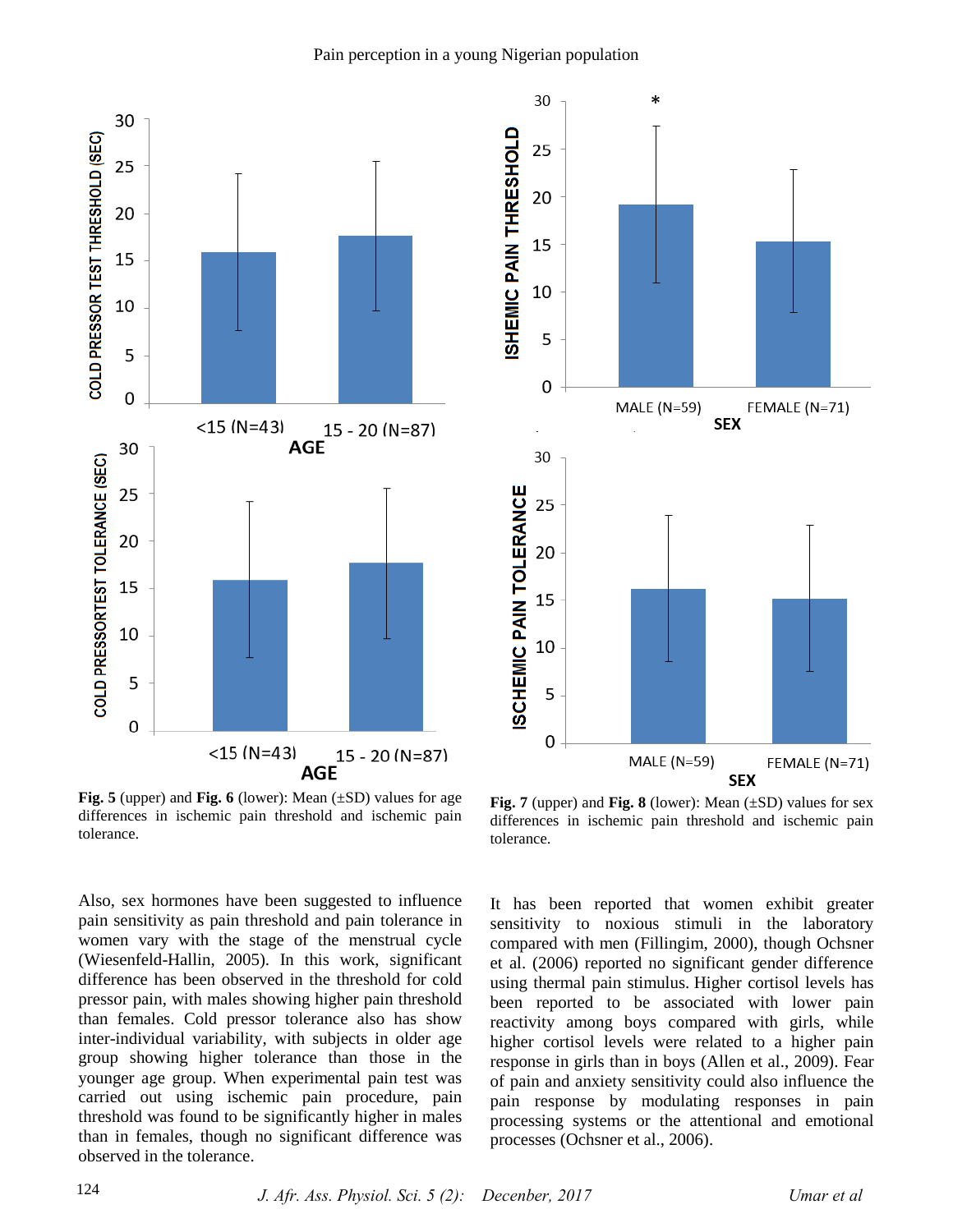

**Fig. 9**: sex differences in pain catastrophizing using VRS

According to the biopsychosocial model of pain, pain perception and response is influenced by a complex interaction of psychosocial, cultural and biological variables, including individual differences in nociceptive processing (Anderson *et al.,* 2009), sex role beliefs, pain coping strategies, mood, and pain-related expectancies. Sex hormones are also known to affect pain responses, which may mediate the sex differences (Fillingim, 2000). Evidence also suggests that genotype and endogenous opioid functioning play a causal role in these disparities (Bartley and Fillingim, 2013). In studies that reported correlations between masculine and feminine personality traits and response to noxious cold, pressure and electrical stimuli, participants who considered themselves more masculine and less feminine exhibited higher pain thresholds and tolerances (Alabas et al., 2012). Investigations have revealed that there is a less efficient diffuse noxious inhibitory control (DNIC; a descending inhibitory mechanism that modulate pain processing at the spinal cord level) in women than men, though other studies did not detect sex differences in DNIC (Popescu et al., 2010).

Cultural patterns of behaviour have been found to determine perceived sensitivity to pain. The impact of culture on pain sensitivity has been reported to occur well before the acquisition of language. Various studies using diverse methods suggest that culture plays a crucial role in the individual experience of pain (IASP, 2001). Ethnic norms for appropriate pain behaviour influence pain

perception, interpretation, and response (IASP, 2002).

Though they have identical genomes, males and females are distinctly dimorphic, with dissimilar disease susceptibilities. These dimorphism results mainly from differences in the expression of genes present in both sexes [\(Gershoni](https://www.ncbi.nlm.nih.gov/pubmed/?term=Gershoni%20M%5BAuthor%5D&cauthor=true&cauthor_uid=28173793) and [Pietrokovski,](https://www.ncbi.nlm.nih.gov/pubmed/?term=Pietrokovski%20S%5BAuthor%5D&cauthor=true&cauthor_uid=28173793)  2017). From the result of pain catastrophizing using VRS, more females reported severe pain than males, while more males reported moderate pain than females (Fig. 9). These finding indicate sex differences in pain reporting among the test group and agree with that of Edward *et al.* (2004), who reported that women reported greater level of catastrophizing than men. This may be due to psychosocial processes, including pain coping and early-life exposure to stress, in addition to stereotypical gender roles, which may explain sex differences in the expression of pain (Bartley and Fillingim, 2013).

Effect of sex of the experimenter on pain response has been rendered unlikely in this study as the study group is made of only one female who was given the task of taking the height and weight of the participants, thus, does not engage in taking data for pain responses. Most studies reviewed reported no interaction between pain response and sex of the experimenter, though Gijsbers and Nicholson (2005) reported that male participants who were tested by female investigators reported higher pain thresholds compared with those tested by male investigators.

Relationship between gender role and pain response has been reported in many studies. Pressure pain threshold has been reported to be significantly correlated with Masculinity-Femininity among men but not women.

# **CONCLUSION**

Though there are limitations, findings from this work suggest individual differences in responses to multiple experimental pain modalities. It has also provided further evidence for existence of individual differences in experimental pain perception. There is need for further research to elucidate mechanism underlying sex differences and inter-individual variability in pain perception and response, as well as their clinical relevance.

*J. Afr. Ass. Physiol. Sci. 5 (2): Decenber, 2017 Umar et al*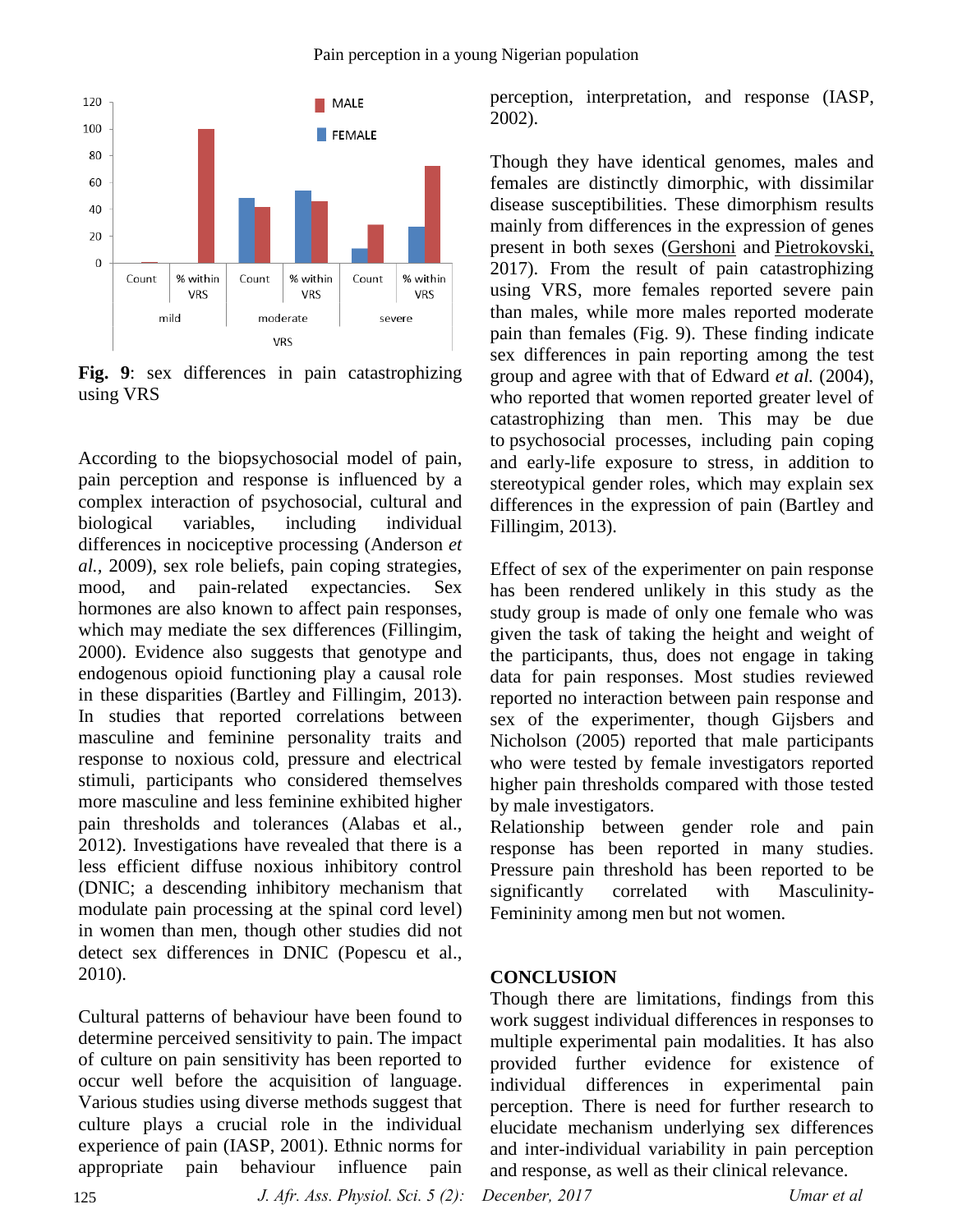# **ACKNOWLEDGEMENTS**

We acknowledge the contributions of Mal. Ya'u Bello and Mal. Umar Muhammad of the animal house section, department of Human Physiology, for supplying and taking care of the animals during the period of the research.

# **CONFLICT OF INTEREST**

The authors hereby declare that there is no conflict of interest regarding the publication of this paper.

# **REFRENCES**

- Aduloju, O.P. (2013). Pain perception among parturients at a University Teaching Hospital, South-Western Nigeria.*Nigerian Medical Journal,* 54 (40): 211-216.
- Alabas, O.A., Tashani, O.A., Tabasam, G. and Johnson, M.I. (2012). Gender role affects experimental pain responses: A systematic review with meta-analysis. *European Journal of Pain,* 16: 1211–1223
- Allen, L.B., Lu, Q., Tsao, J.C.I., Worthman, C.M. and Zeltzer, L.K. (2009). Sex Differences in the Association Between Cortisol Concentrations and Laboratory Pain Responses in Healthy Children. *GENDER MEDICINE,* 6:193 – 207
- Anderson, K.O., Green, C.R. and Payne, R. (2009). Racial and Ethnic Disparities in Pain: Causes and Consequences of Unequal Care. The Journal of Pain, 10(12): 1187-1204
- [Bartley, E.J.](https://www.ncbi.nlm.nih.gov/pubmed/?term=Bartley%20EJ%5BAuthor%5D&cauthor=true&cauthor_uid=23794645), and [Fillingim, R.B.](https://www.ncbi.nlm.nih.gov/pubmed/?term=Fillingim%20RB%5BAuthor%5D&cauthor=true&cauthor_uid=23794645) (2013). Sex differences in pain: a brief review of clinical and experimental findings. *[British Journal of](https://www.ncbi.nlm.nih.gov/pubmed/23794645)  [Anaesthesia,](https://www.ncbi.nlm.nih.gov/pubmed/23794645)* 111(1): 52-58. doi:10.1093/bja/aet127
- Boerner, K.E., Birnie, K.A., Caes, L., Schinkel, M. and Chambers, C.T. (2014). Sex differences in experimental pain among healthy children: A systematic review and meta-analysis. *PAIN,* 155: 983–993
- [Edwards, R.R.](https://www.ncbi.nlm.nih.gov/pubmed/?term=Edwards%20RR%5BAuthor%5D&cauthor=true&cauthor_uid=15363877), [Haythornthwaite, J.A.](https://www.ncbi.nlm.nih.gov/pubmed/?term=Haythornthwaite%20JA%5BAuthor%5D&cauthor=true&cauthor_uid=15363877), [Sullivan,](https://www.ncbi.nlm.nih.gov/pubmed/?term=Sullivan%20MJ%5BAuthor%5D&cauthor=true&cauthor_uid=15363877)  [M.J.](https://www.ncbi.nlm.nih.gov/pubmed/?term=Sullivan%20MJ%5BAuthor%5D&cauthor=true&cauthor_uid=15363877) and [Fillingim, R.B.](https://www.ncbi.nlm.nih.gov/pubmed/?term=Fillingim%20RB%5BAuthor%5D&cauthor=true&cauthor_uid=15363877) (2004). Catastrophizing as a mediator of sex differences in pain: differential effects for daily pain versus laboratory-induced pain. *[Pain,](https://www.ncbi.nlm.nih.gov/pubmed/15363877)* 111(3): 335-41.
- Everslay, R., Estrin, D., Dibble, S., Wardlaw, L., Pedrosa, M. and Favila-Penney, W. (2005). Posttreatment symptoms among ethnic minority breast cancer survivors. *Oncology of Nursing Forum,* 32: 250-256.
- [Fillingim, R.B.](https://www.ncbi.nlm.nih.gov/pubmed/?term=Fillingim%20RB%5BAuthor%5D&cauthor=true&cauthor_uid=10998712) (2000). Sex, gender, and pain: women and men really are different. *[Current](https://www.ncbi.nlm.nih.gov/pubmed/10998712)  [Review on Pain,](https://www.ncbi.nlm.nih.gov/pubmed/10998712)* 4(1): 24-30.
- Forsythe, L.P., Thorn, B., Day, M., Shelby, G. (2011). Race and sex differences in primary appraisals, catastrophizing, and experimental pain outcomes. *Journal of Pain,* 12: 563–572.
- [Gershoni, M.](https://www.ncbi.nlm.nih.gov/pubmed/?term=Gershoni%20M%5BAuthor%5D&cauthor=true&cauthor_uid=28173793) and [Pietrokovski, S.](https://www.ncbi.nlm.nih.gov/pubmed/?term=Pietrokovski%20S%5BAuthor%5D&cauthor=true&cauthor_uid=28173793) (2017). The landscape of sex-differential transcriptome and its consequent selection in human adults. [Bio](https://www.ncbi.nlm.nih.gov/pubmed/28173793)  [Med Central Biology,](https://www.ncbi.nlm.nih.gov/pubmed/28173793) 15(1): doi:10.1186/s12915-017-0352-z.
- Gijsbers, K. and Nicholson, F. (2005). Experimental pain thresholds influenced by sex of experimenter. *Perceptual and Motor Skills,*  101: 803–807.
- Hurley, R.W. and Adams, C.B. (2008). Sex, gender, and pain: an overview of a complex field. *Anaesthesia and Analgesia,* 107: 309–317.
- International Association for the Study of Pain (IASP) (2001). Ethnicity and Pain. *Pain clinical updates,* 8(4).
- International Association for the Study of Pain (IASP) (2002). Culture and Pain. *Pain clinical updates,* 10(5).
- Koenig, J., Jarczok, M.N., Ellis, R.J., Bach, C., Thayer, J.F. and Hillecke, T.K. (2013). Two-Week Test–Retest Stability of the Cold Pressor Task Procedure at two different Temperatures as a Measure of Pain Threshold and Tolerance. *Pain Practice,* 1530-7085/13/\$15.00
- Moore, P.A., Duncan, G.H., Scott, D.S., Gregg, J.M. and Ghia, J.N. (1979). The submaximal effort tourniquet test: its use in evaluating experimental and chronic pain. *Pain,* 6: 375–382.
- Otto, M.W. and Dougher, M.J. (1985). Sex differences and personality factors in responsivity to pain. *Perceptual and Motor Skills,*  61: 383–390.
- Oyekunle, O., Ibironke, G., Ige, S., Udoh, U. and Okojie, A (2009). Linear Relationship Exists Between Plasma Testosterone Level And Acute Pain Reaction Time In Male Rat. *The Internet Journal of Pain, Symptom Control and Palliative Care,*  $8(1): 1-5$
- Popescu, A., LeResche, L., Truelove, E.L. and Drangsholt, M.T. (2010). Gender differences in pain modulation by diffuse noxious inhibitory controls: A systematic review. *PAIN,* 150: 309– 318